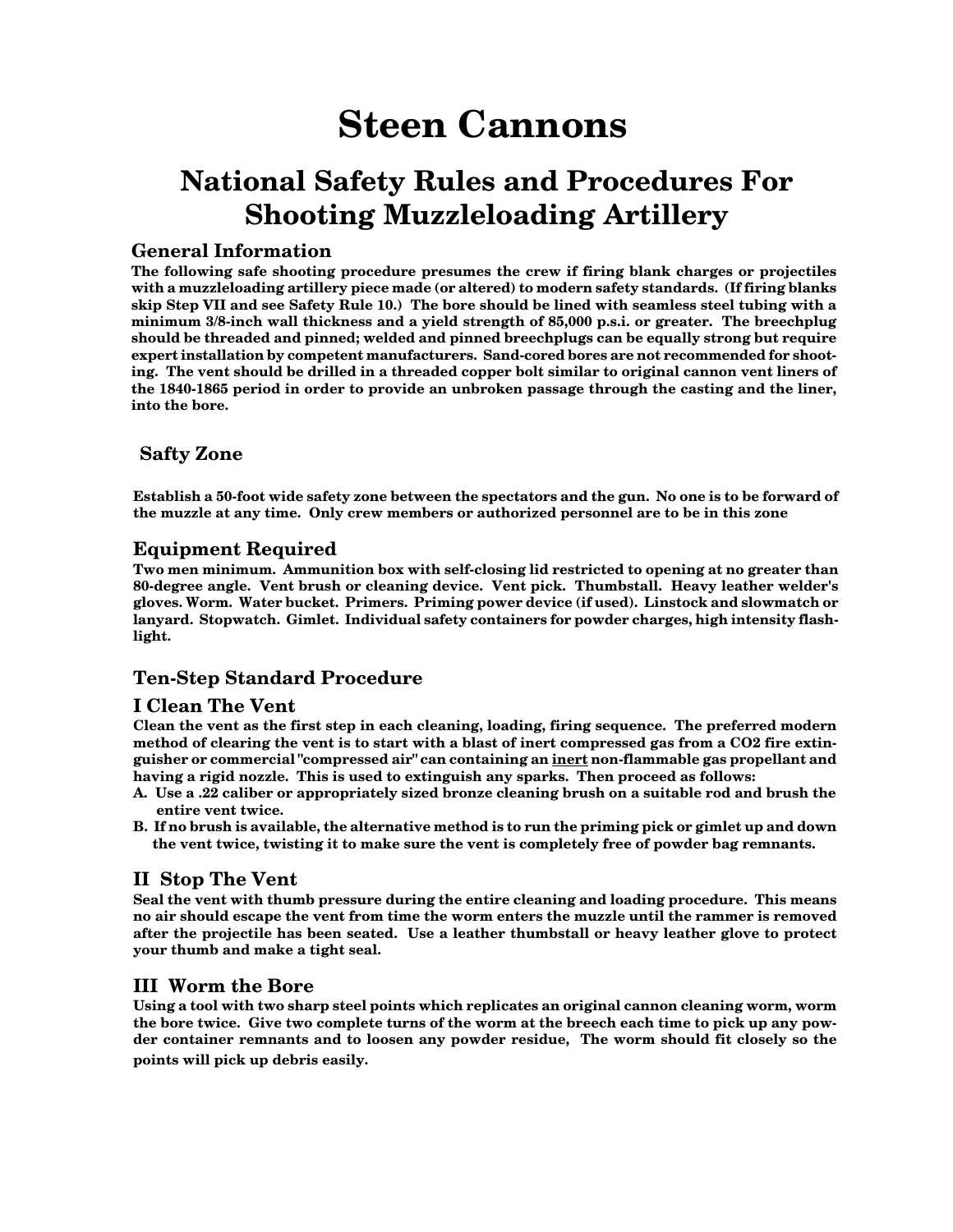#### **IV Wet Sponge The Bore**

- **A. Sponge with a wet (but not sopping) tight-fitting sponge with a head of lambswool or wool carpet ing over a wooden cylinder affixed to a shaft at least one foot longer than the bore. The end of the sponge head should conform to the shape of the breechplug (Hemispherical or flat)**
- **B. Seat the sponge against the breech with hand pressure and give two full rotations of the shaft. Withdraw the sponge half-length, twist, then reseat against the breech and give another two full rotations.**
- **C. Remove the sponge. If any powder container remnants or unburned powder comes out with the sponge, repeat the entire process, starting with Step III WORM.**

#### **V Dry Sponge The Bore**

**After wet sponging, the same procedure is used with the dry sponge. The dry sponge is cleaned and dried off periodically with an absorbent towel-type rag. (The purpose of the dry sponge is to remove excess moisture from the bore; if water is left in the bore it may cause incomplete burning of the next powder charge, leaving dangerously glowing residue.) Check to see the bore is clean, using a high intensity flashlight. If not, repeat from Step I.**

#### **VI Load Powder**

- **A. Use a crooked shaft U-shaped rammer if available. If not, use a plain wooden pole without a head, or with a smoothly tapered head (make like a U.S. model 1841 "Mississippi Rifle" ramrod) so that it might force the hand open should a premature ignition occur. (Cardboard tube rammers also work well, particularly with smaller guns.)**
- **B. Mark the rammer in advance in two places, one to show the amount of shaft which should be left sticking out the muzzle when the charge is fully seated and the other to show when projectile is seated.**
- **C. The ammunition chest should be located 25 ft. behind the gun and 25 ft. forward of the spectator line. (Spectators smoke! Watch out for them.) Powder charges should be prepared in advance as specified in Safety Rules 1 and 2 below, Wrapped in heavy-duty aluminum foil. Each charge should be kept in an individual safety container within the chest to prevent them from breaking open during transport or accidental upset of the chest. (Fiberboard military shell cases or fuse cans or similar tightly sealed containers are recommended.**
- **D. Open the chest only long enough to remove one safety container and transfer it to a leather haver sack. (do not open chest following warning that a gun is about to fire until 10 seconds after that gun has been discharged. This is to prevent hot vent debris from falling into chest).**
- **E. Carry container within leather haversack to the gun. Do not proceed to load unless 3 minutes has elapsed since the gun was last fired (even though cleaning procedure has been completed). Use a Stopwatch.**
- **F. Open safety container. Remove foil-wrapped charge and place it in muzzle with one hand while wearing heavy leather welding gloves, hot stove or foundry worker's gloves**
- **G. Wearing the heavy gloves, stand to the side of barrel with as much of your body as possible behind the plane of the muzzle. Grasp rammer** *underhand, with one hand, thumb-to-the-side.* **Seat the charge lightly with smooth, short strokes. Do not pound the rammer against the charge.**
- **H. Immediately upon feeling the charge reach the breech, drop your hand away, releasing the ram mer,** *one hand, underhand, thumb-to-the-side.* **This may require grasping and releasing the shaft a few times. At no time should more of the body than absolutely necessary be forward to the muz zle face and never in front of it.** *Never have two hands on the rammer.*

#### **VII Load Projectile**

- **A. The projectile loading procedure is the same as that for powder. The rammer is operated with short strokes,** *one hand, underhand, thumb to the side,* **until the mark shows the projectile has been fully seated.**
- **B. As with all muzzleloaders, to avoid bursting the barrel it is essential there is no air between powder charge and projectile when the gun is fired.**
- **C. When the rammer is removed, after the projectile is seated, the vent may be released.**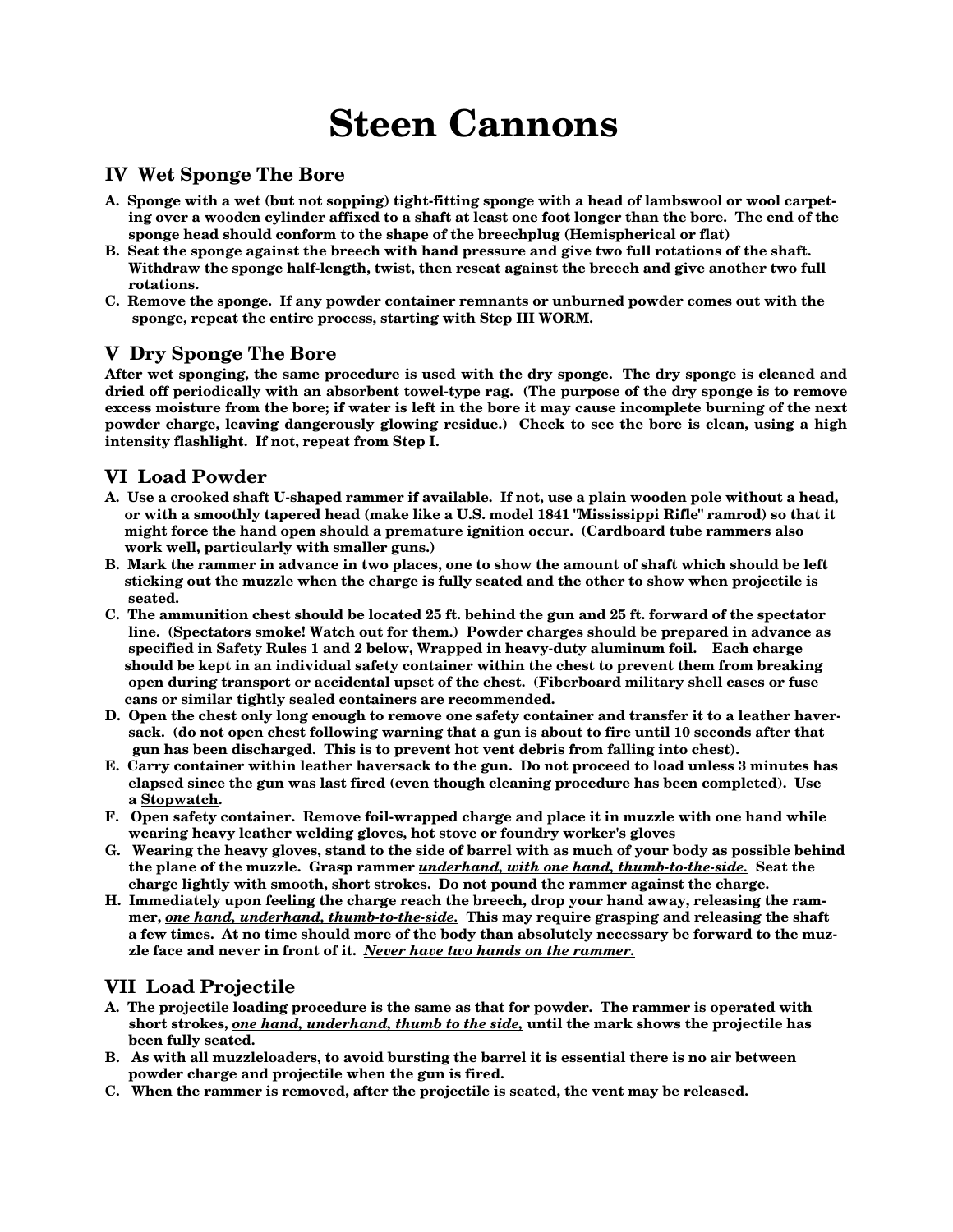#### **VIII Pick The Charge**

**A. To insure ignition, pick the powder charge wrapper through the vent with a pick or gimlet held by the shaft, between glove protected fingers.**

**B. The pick should not be so long that it reaches the bottom of the bore when fully inserted so as to avoid making pits under the vent.**

#### **IX Prime**

**A. Priming the vent depends on the type of ignition to be used. Typical systems are: linstock and priming powder, fuse, priming quills, friction primers, .22 blank, and percussion cap.**

**B. If priming powder is used, prime from an open-topped container constructed to hold just enough 4F or 3F powder to fill the vent. The priming device should have a handle so that the hand is never over the vent when pouring the loose powder. (A .38 or .45 cartridge case soldered to a twisted wire handle works well). Priming is not done directly from powder horns or flasks.**

**C. When using fuse, priming quills, friction primers, percussion caps or .22 blanks, hot debris is apt to be blown out the vent on discharge. Crew members should wear hats for protection, spectators kept at a safe distance, and all ammunition chests closed whenever any gun is firing. Caution: fuse is often a source of misfires and ignition delay which may provide opportunity for children, pets photographers or others to advance beyond the safety zone. Instant types of ignition are recommended.**

#### **X Fire The Gun**

**A. The man designated to ignite the charge (the No. 4 man in Civil War period drill) calls out "READY TO FIRE" in a loud voice to alert other crews on the line that his gun is about to fire and to notify the gun captain that the piece is primed. At this call, any open ammunition chests are immediately closed. The gun captain makes a quick visual inspection of the range forward of the muzzle to make sure no one (photographers, children, pets, etc.) is in danger and then commands "FIRE". The primer is then ignited.**

**B. Priming powder, fuse and priming quills are ignited with a linstock which is long enough to allow the cannoneer to stand outside the wheels. The linstock holds the burning slow match made of cotton rope impregnated with potassium nitrate or lead acetate to make it burn.**

**C. If a lanyard is used to ignite friction primers, or to activate a lock using percussion caps or blank cartridge, it also should be long enough to allow the cannoneer to stand outside the wheels and out of the way of recoil.**

**D. Start your stopwatch to** *be sure at least 3 minutes elapses before powder is reloaded.*

#### **Misfires**

**If the primer ignites, but the gun fails to fire:**

**A. Command; "Do not advance, the primer has failed." Start stopwatch. Wait 3 Minutes.**

**B. When 3 minutes has elapsed, step inside wheel from the front of the axle so you will be out of recoil path should the gun discharge unexpectedly. DO NOT GET IN FRONT OF MUZZLE AT ANY TIME. If gun is less than full-size or barrel under 5 ft. this position might put our in danger of muzzle flash os you will have to work behind the axle. USE GOOD JUDGMENT. Estimate recoil distance and stand well back from axle.**

**C. Wearing gloves, use a gimlet to clear the vent. Grasp by shaft only. Keep head away from vent. When vent is clear, reprime and fire.**

**D. If three attempts fail to fire the gun, use a co2 fire extinguisher (with horn removed) to blow down vent and force powder (and Projectile) from barrel. If co2 is unavailable, flood bore and vent with water and worm after thorough soaking.**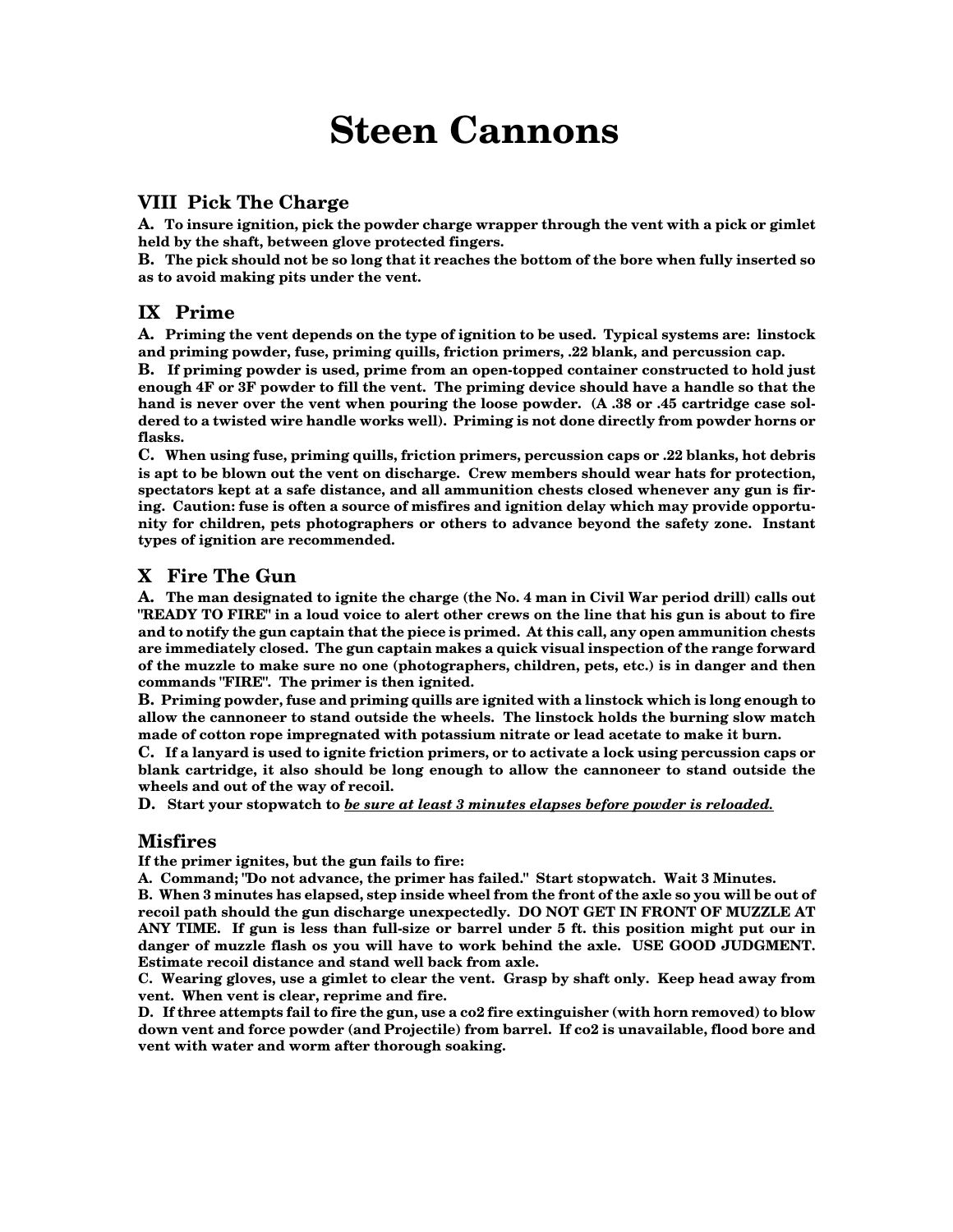#### **Ten Basic safety Regulations:**

**1. Maximum blank powder charges for properly constructed gun of 3-inch bore or larger, should not exceed 2 oz. of Fg grade or 3 oz. of Cannon grade GOEX black powder per inch of bore diameter. Maximum powder charge for bore of more than 2 inches and less than 3 inches should not exceed a total of 3 oz. Fg or 4 oz. Cannon Grade. Use reduced loads with projectiles.**

**(See our guide in the following pages as to projectile weights and powder charges.)**

**2. Prepare powder charges in advance using light-weight plastic baggies with end twisted closed. Leave 2 inches of twist; cut off excess plastic. Fold twist to bag. Enclose bag in a triple layer of double-thickness heavy-duty aluminum foil (six layers total). Take care not to break plastic baggie. The bag prevents escape of powder dust and Keeps granules from getting trapped under folds of aluminum to help insure complete burning. (Aluminum foil wormed out after firing often yields unburned powder although this may appear impossible to those familiar with smaller caliber guns.)**

**3. All crew members should wear ear protection devices.**

**4. No one should cross in front of the muzzle at any time during the cleaning, loading or firing procedure.**

**5. The ammunition box shall be located 25 Ft. behind gun and attended at all times or locked. The interior shall be lined with non-sparking material and the box itself be stoutly constructed of wood or metal.**

**6. No smoking at any time within the safety zone.**

**7. No Drinking alcoholic beverages for 10 hours prior to serving on a cannon crew.** *Any crew member showing signs of the effects of alcohol or other drug should be replaced.*

**8. Projectiles shall be constructed so that they easily pass through a sizing gauge with finger or thumb pressure only.** *The sizing gauge to be a length at least 1.5 times the length of the projectile and in inner diameter no greater than bore diameter when the barrel was new.*

**9. Projectiles should not weigh more than one half the weight of projectiles used in original issue guns of same bore diameter.**

**10. When blank firing no wadding should be used nor should be necessary for a realistic report.**

#### **Eight Key Points For Safe Shooting**

**A. Always allow 3 minutes between firing and reloading next powder charge! There is a valid reason for every rule and procedure contained herein. Follow them and make this a safe sport.**

**B. Use black powder only. Inspect your gun tube regularly for signs of stress.**

**C. Maintain the 50-foot safety zone with a rope or string marker.**

**D. Walk. Do not run. Work at a smooth steady pace.**

**E. Train your crew. Run through a dry fire evolution at least twice before commencing operations with live charges. Be sure you go through the motions smoothly and accurately. F. Make sure each crew member has knowledge of procedures and safety rules.**

**G. Have the No. 1 man (rammer) repeat the step instructions as they are called out by the gun commander or (No. 3 man tending the vent). This serves as a procedural check so that none of the 10 steps are omitted by error. Memorize this sequence: 1. Clean vent, 2. Stop vent, 3. Worm, 4. Sponge, 5. Dry sponge, 6. load powder, 7. Load projectile, 8. pick charge, 9. Prime, 10. FIRE.**

**H. Use good common sense. If something is done wrong, STOP, Think it through. Then act to correct it. The STOP AND THINK approach gives more opportunity to avoid accidents than the press onward-out-of -sequence method.**